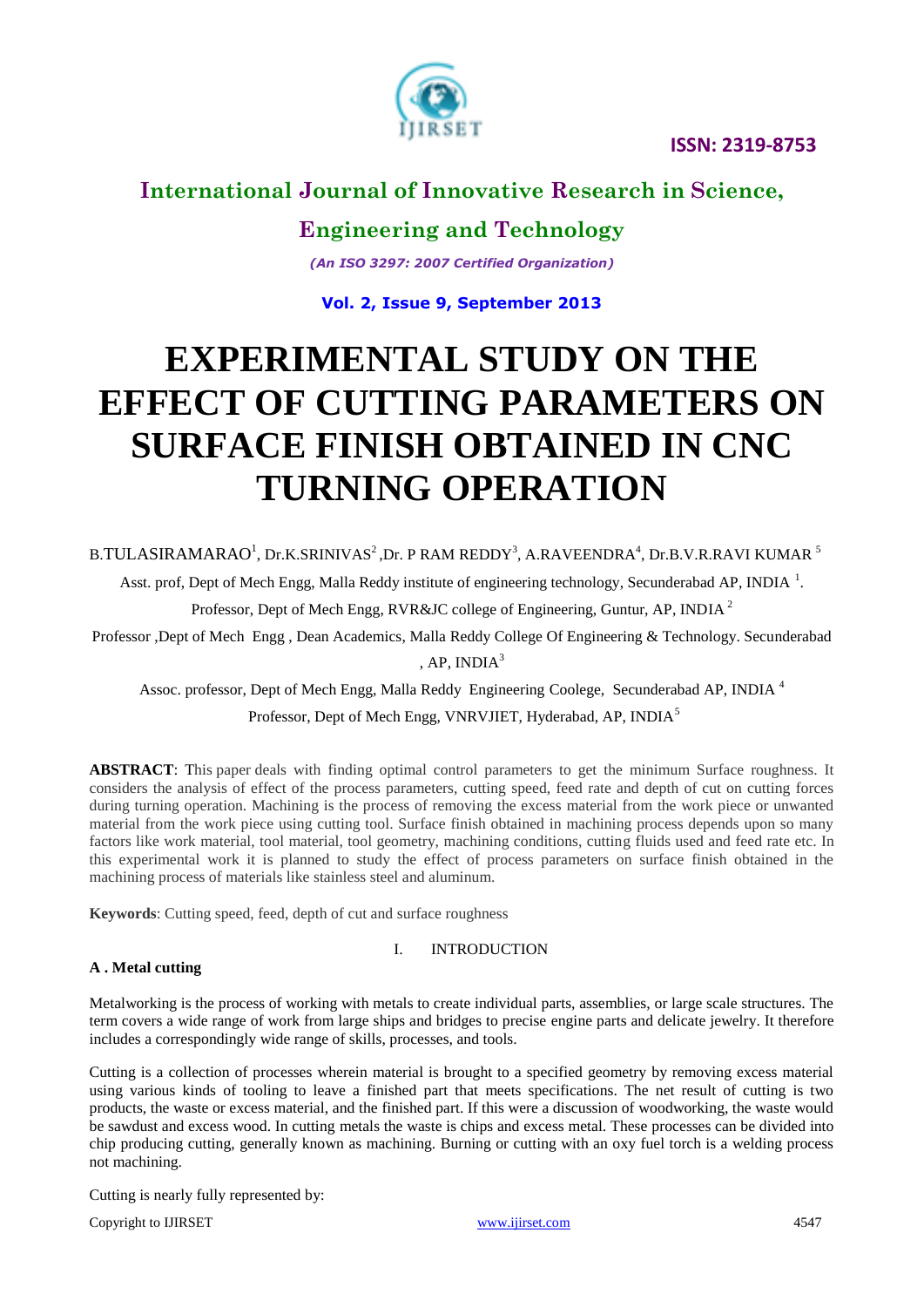

## **International Journal of Innovative Research in Science,**

# **Engineering and Technology**

*(An ISO 3297: 2007 Certified Organization)*

## **Vol. 2, Issue 9, September 2013**

- Chip producing processes most commonly known as machining.
- Burning, a set of processes which cut by oxidizing a kerf to separate pieces of metal.
- Specialty processes.

There are many technologies available to cut metal, including:

- Manual technologies: saw, chisel, shear or snips.
- Machine technologies: turning, milling, drilling, grinding, sawing.
- Welding/burning technologies: burning by laser, oxy-fuel burning, and plasma.

### **B. Turning**

Turning is a [machining](http://en.wikipedia.org/wiki/Machining) process in which a [cutting tool,](http://en.wikipedia.org/wiki/Cutting_tool_(machining)) typically a non-rotary [tool bit,](http://en.wikipedia.org/wiki/Tool_bit) describes a [helical](http://en.wikipedia.org/wiki/Helix) tool path by moving more or less linearly while the work piece [rotates.](http://en.wikipedia.org/wiki/Rotation_around_a_fixed_axis) The tool's axes of movement may be literally a straight line, or they may be along some set of curves or angles, but they are essentially linear (in the nonmathematical sense). Usually the term "turning" is reserved for the generation of external surfaces by this cutting action, whereas this same essential cutting action when applied to internal surfaces (that is, holes, of one kind or another) is called ["boring"](http://en.wikipedia.org/wiki/Boring_(manufacturing)). Thus the phrase "turning and boring" categorizes the larger family of (essentially similar) processes. The cutting of faces on the work piece (that is, surfaces perpendicular to its rotating axis), whether with a turning or boring tool, is called "facing", and may be lumped into either category as a subset.

### **C. Cutting parameters**

In turning, the speed and motion of the cutting tool is specified through several parameters. Out of the many parameters affecting the surface roughness of a metal these parameters are selected for each operation based upon the work-piece material, tool material, tool size, and more.

- Spindle speed The rotational speed of the spindle and tool in revolutions per minute (RPM). The spindle speed is equal to the cutting speed divided by the circumference of the tool.
- Depth of cut -Cutting speed and feed rate come together with depth of cut to determine the material removal rate, which is the volume of work-piece material (metal, wood, plastic, etc.) that can be removed per time unit.

Feed rate - The speed of the cutting tool's movement relative to the work-piece as the tool makes a cut. The feed rate is measured in inches per minute (IPM) and is the product of the cutting feed (IPR) and the spindle speed (RPM).

### II. EXPERIMENTAL PROCEDURE

Material: High speed steel (HSS) cutters are the least-expensive and shortest-lived cutters. Cobalt steel is an improvement on HSS and generally can be run 10% [faster.](http://en.wikipedia.org/wiki/Speeds_and_feeds) Carbide tools are more expensive than steel, but last longer, and can be run much faster, so prove more economical in the long run. HSS tools are perfectly adequate for many applications. The progression from HSS to cobalt steel to carbide could be viewed as very good, even better, and the best.

Diameter: Larger tools can remove material faster than small ones, therefore the largest possible cutter that will fit in the job is usually chosen. The radius of the cutter must be less than or equal to the radius of the smallest arc. The time required to produce a given quantity of parts includes the initial setup time and the cycle time for each part. The setup time is composed of the time to setup the turning machine, plan the tool movements (whether performed manually or by machine), and install the fixture device into the CNC Turning lathe machine.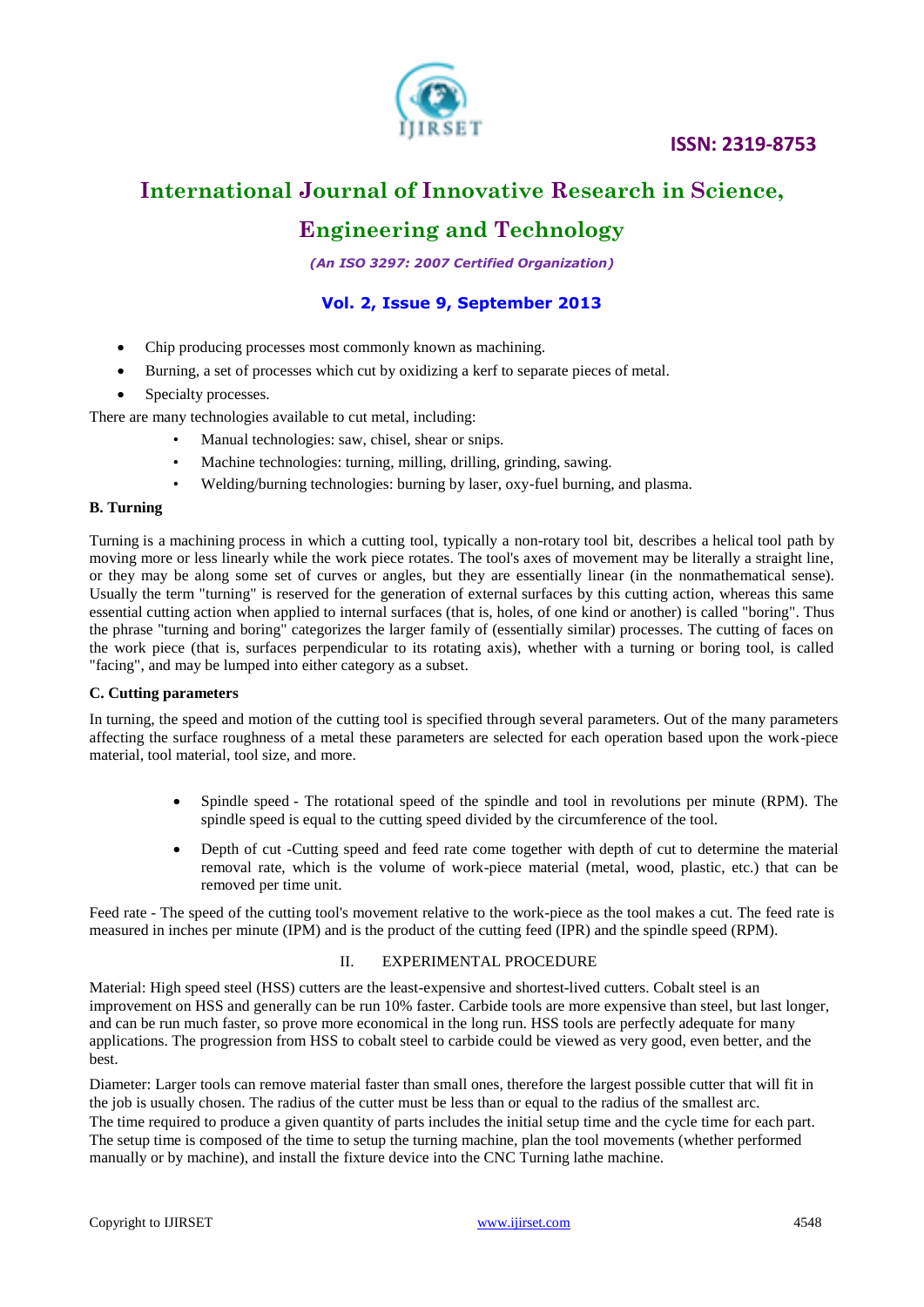

# **International Journal of Innovative Research in Science,**

# **Engineering and Technology**

*(An ISO 3297: 2007 Certified Organization)*

## **Vol. 2, Issue 9, September 2013**



Copyright @ 2007 CustomPartNet

The experimental procedure is carried out in the following five steps:

STEP 1: The raw material (metal rods) is fed into the CNC Turning lathe Machine.

STEP 2: The Metal rods are magnetically clamped in the machine

STEP 3: The program is written in the computer console according to the required cutting parameters i.e. Cutting Speed, Depth of Cut and Feed Rate.

STEP 4: The process of turning has been done in the following three cases

- Varying speed while keeping the Depth of Cut and Feed Rate constant
- Varying Feed Rate and keeping the Spindle Speed and Depth of Cut constant.
- Varying Depth of Cut while keeping the Spindle Speed and Feed Rate constant

### STEP 5:

### 5.1 FOR STAINLESS STEEL:

**Case 1:** Table 5.1.1: Varying Spindle speed

| S.no | <b>Spindle</b><br>speed | <b>Depth</b><br>of<br>Cut | Feed<br>Rate | Ra<br><b>Value</b> |
|------|-------------------------|---------------------------|--------------|--------------------|
| 1.   | 800                     | 0.1                       | 0.25         | 1.88               |
| 2.   | 1000                    | 0.1                       | 0.25         | 1.40               |
| 3.   | 1200                    | 0.1                       | 0.25         | 1.38               |
| 4.   | 1400                    | 0.1                       | 0.25         | 1.42               |
| 5.   | 1600                    | 0.1                       | 0.25         | 1.52               |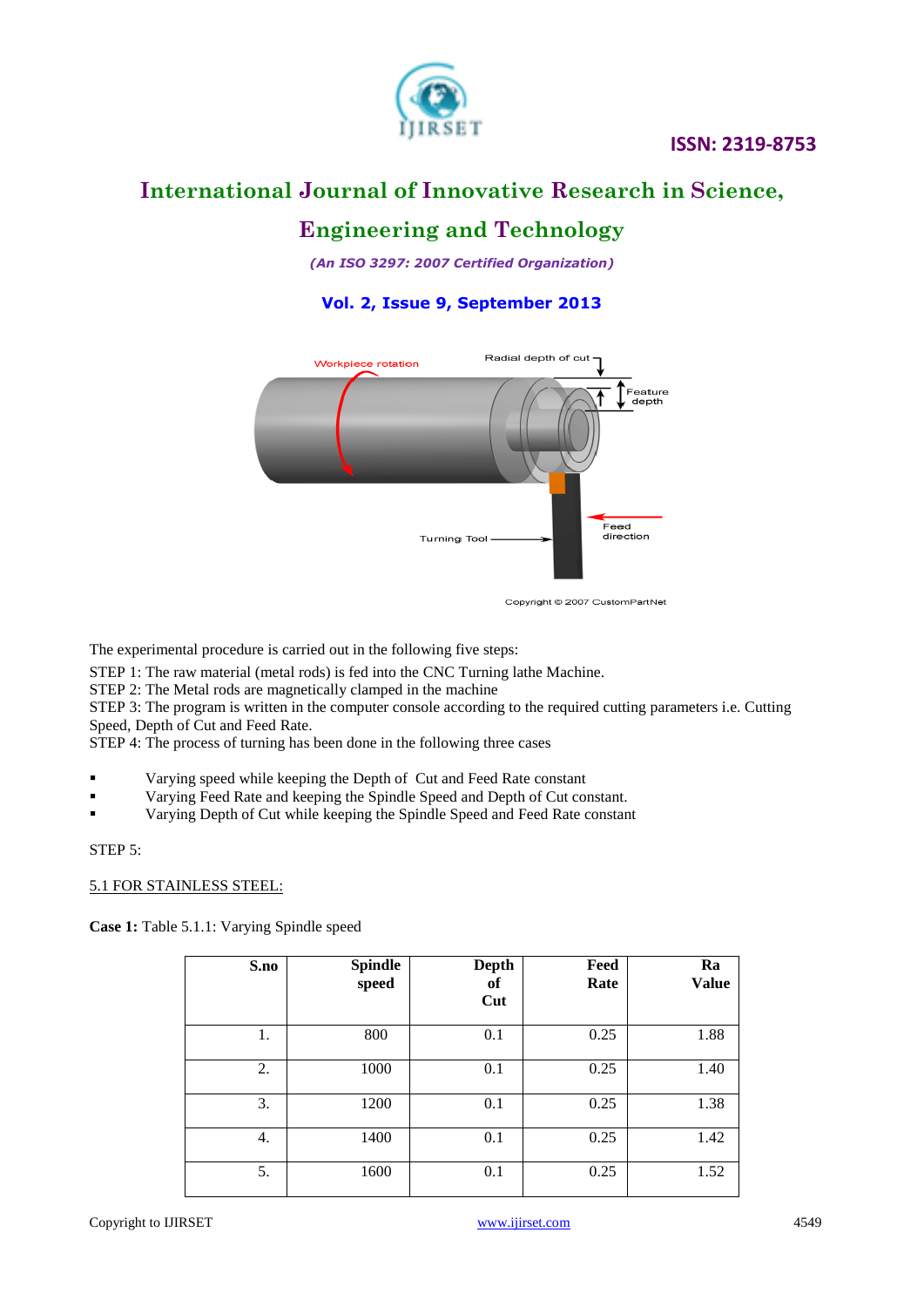

# **International Journal of Innovative Research in Science,**

# **Engineering and Technology**

*(An ISO 3297: 2007 Certified Organization)*

## **Vol. 2, Issue 9, September 2013**



### Graph 5.1.1 Spindle speed vs surface finish

 **Case 2:** 

| S.no | Spindle | Depth of | <b>Feed Rate</b> | <b>Ra</b> Value |
|------|---------|----------|------------------|-----------------|
| ı.   | 1000    | 0.1      | 0.10             | 1.52            |
| 2.   | 1000    | 0.1      | 0.15             | 1.42            |
| 3    | 1000    | 0.1      | 0.20             | 1.54            |
| 4.   | 1000    | 0.1      | 0.25             | 2.74            |
| 5.   | 1000    | 0.1      | 0.30             | 3.86            |

Table 5.1.2 Varying feed rate



Graph 5.1.2 Feed rate vs surface finish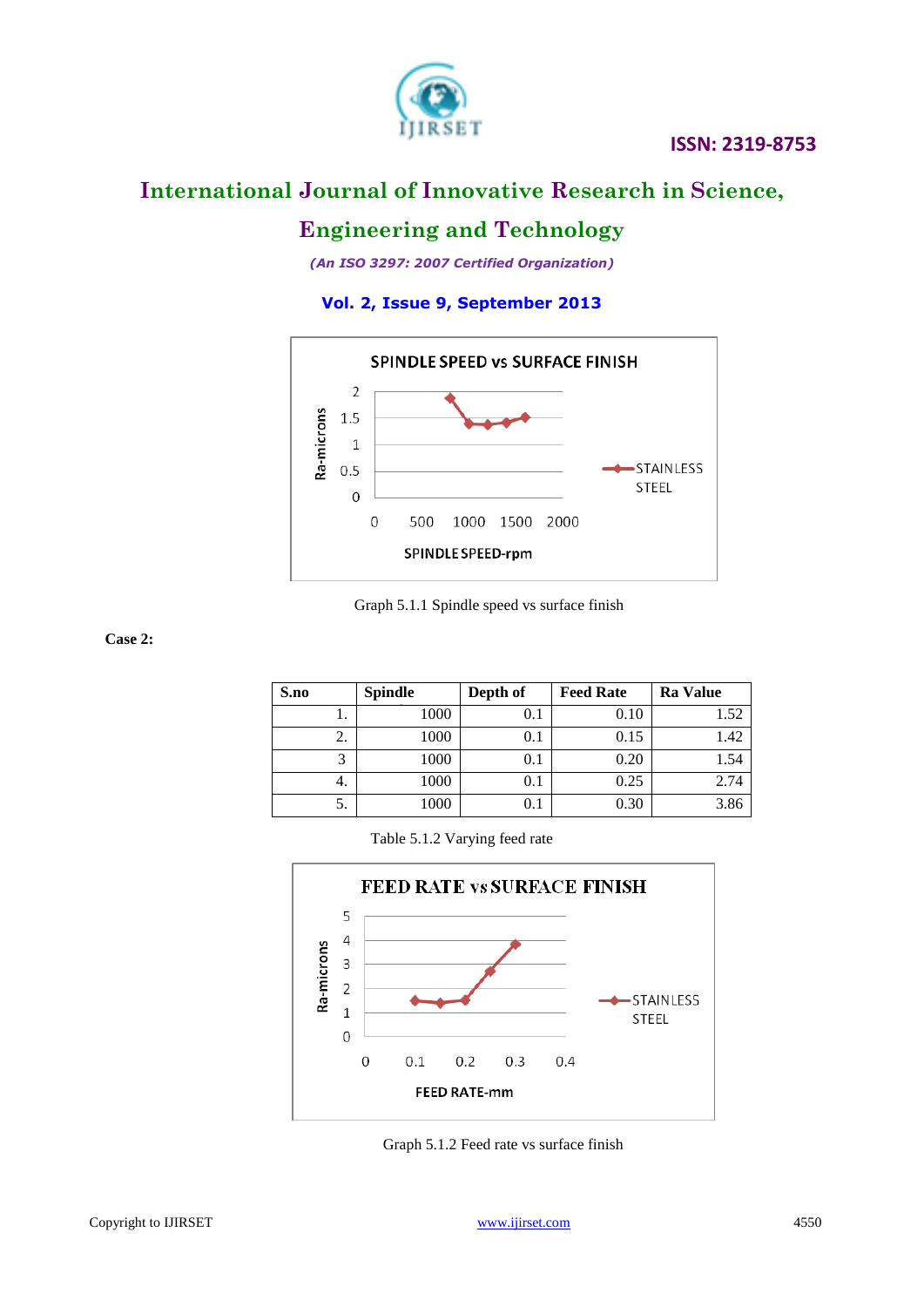

# **International Journal of Innovative Research in Science,**

# **Engineering and Technology**

*(An ISO 3297: 2007 Certified Organization)*

## **Vol. 2, Issue 9, September 2013**

**Case 3:** Table 5.1.3 Varying Depth of Cut

| S.No | <b>Spindle</b><br><b>Speed</b> | <b>Depth</b><br>of<br>Cut | Feed<br>Rate | Ra<br><b>Value</b> |
|------|--------------------------------|---------------------------|--------------|--------------------|
| 1.   | 1000                           | 0.1                       | 0.1          | 1.40               |
| 2.   | 1000                           | 0.2                       | 0.1          | 1.10               |
| 3.   | 1000                           | 0.3                       | 0.1          | 1.12               |
| 4.   | 1000                           | 0.4                       | 0.1          | 1.12               |
| 5.   | 1000                           | 0.5                       | 0.1          | 1.42               |



Graph 5.1.3 Depth of cut vs surface finish

### 5.2 FOR ALUMINIUM

 **Case 1:** Table 5.2.1 Varying Spindle Speed

| s.no | <b>Cutting</b> | Depth     | Feed | Ra   |
|------|----------------|-----------|------|------|
| . .  | 800            | $\rm 0.1$ | 0.25 | 1.14 |
| z.   | 1000           | 0.1       | 0.25 | 1.30 |
| 3.   | 1200           | 0.1       | 0.25 | 1.20 |
| ٠.   | 1400           | 0.1       | 0.25 | 1.28 |
| C.   | 1600           | 0.1       | 0.25 | 1.32 |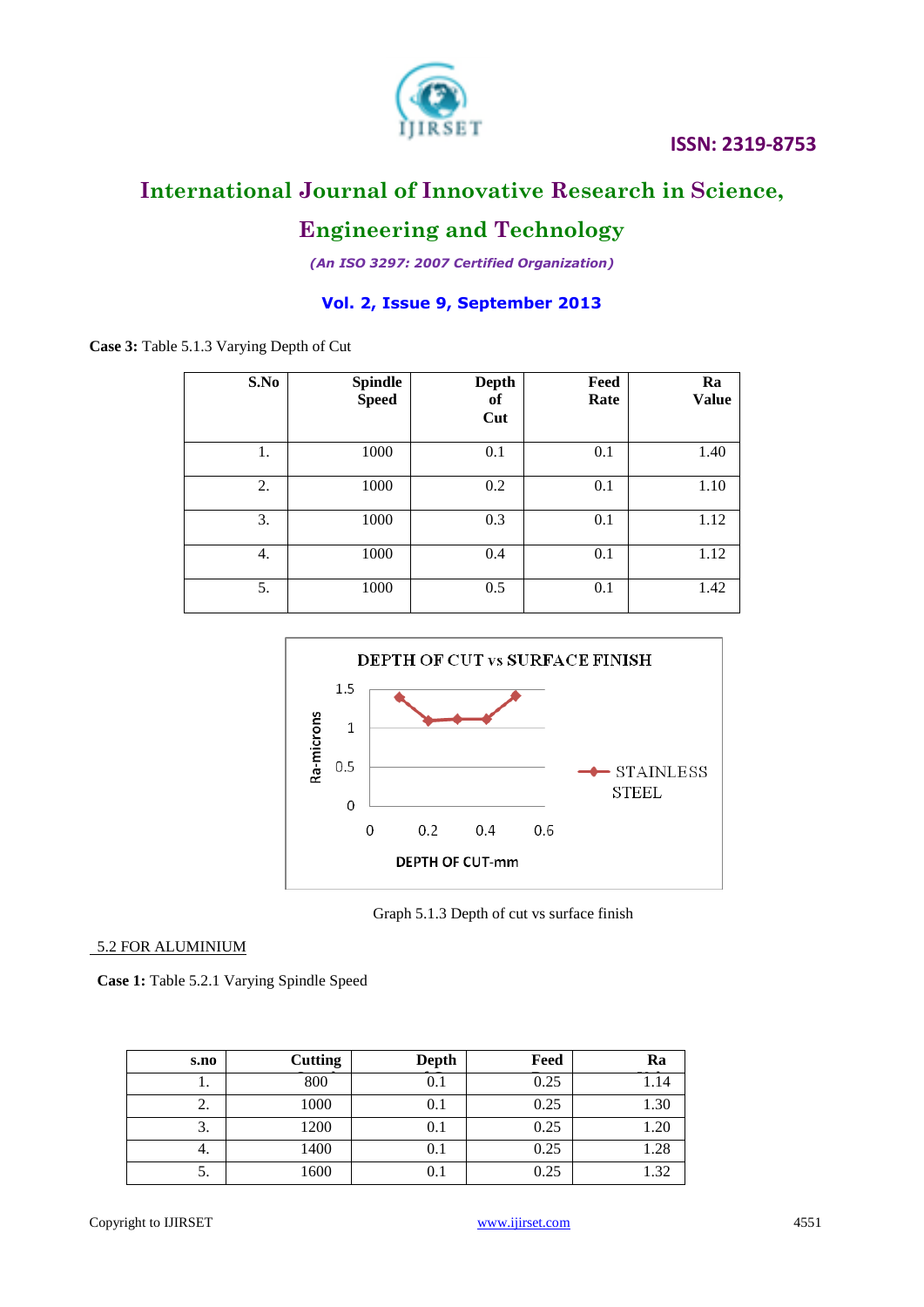

## **International Journal of Innovative Research in Science,**

# **Engineering and Technology**

*(An ISO 3297: 2007 Certified Organization)*

**Vol. 2, Issue 9, September 2013**



−Graph 5.2.1 spindle speed vs surface finish

| <b>Case 2:</b> Table 5.2.2 Varying Feed Rate |  |
|----------------------------------------------|--|
|                                              |  |

| S.No | <b>Cutting</b><br><b>Speed</b> | <b>Depth</b><br>оf<br>Cut | Feed<br>Rate | Ra<br><b>Value</b> |
|------|--------------------------------|---------------------------|--------------|--------------------|
| 1.   | 1000                           | 0.1                       | 0.10         | 1.22               |
| 2.   | 1000                           | 0.1                       | 0.15         | 1.08               |
| 3    | 1000                           | 0.1                       | 0.20         | 1.10               |
| 4.   | 1000                           | 0.1                       | 0.25         | 1.38               |
| 5.   | 1000                           | 0.1                       | 0.30         | 2.00               |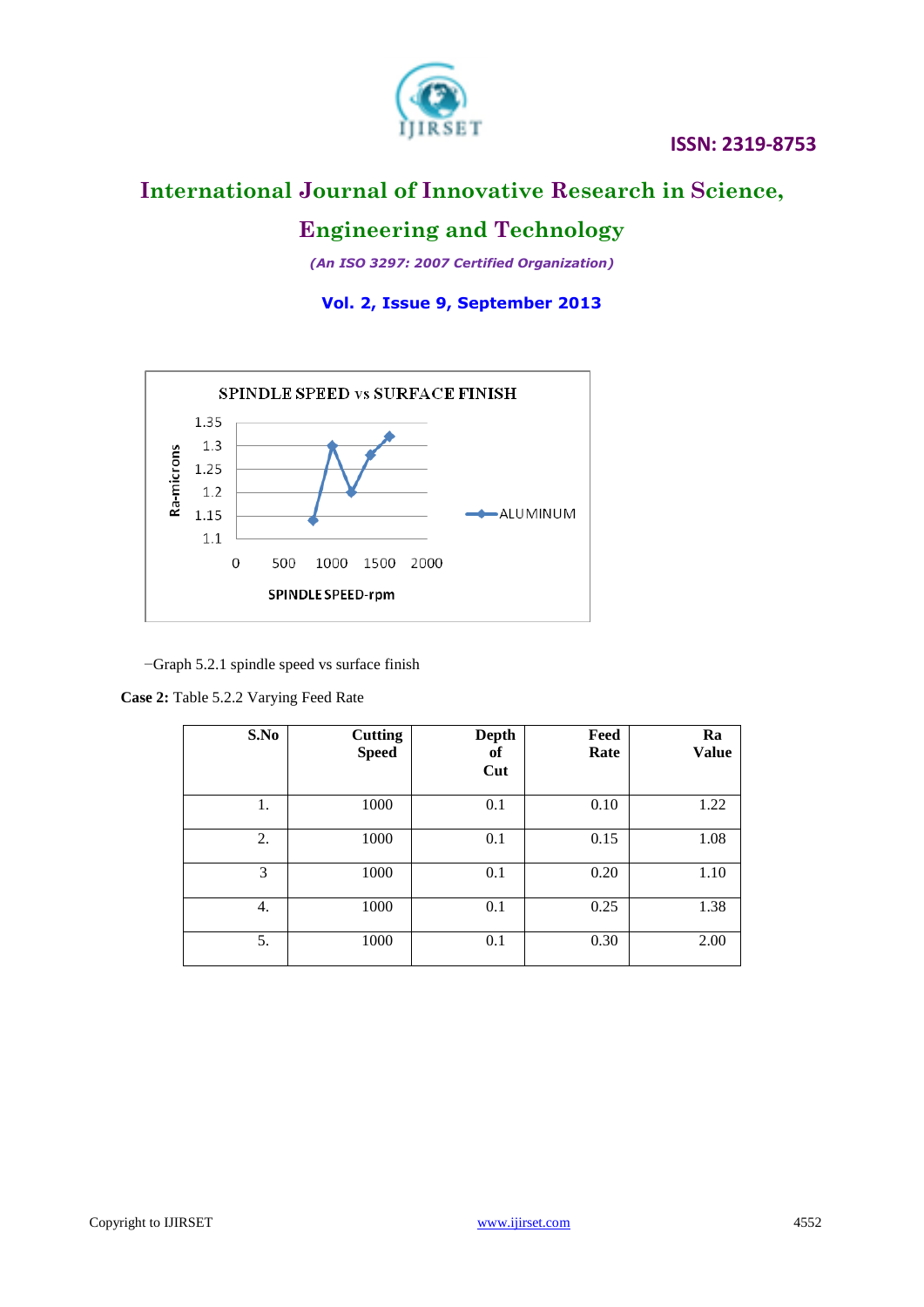

# **International Journal of Innovative Research in Science,**

# **Engineering and Technology**

*(An ISO 3297: 2007 Certified Organization)*

**Vol. 2, Issue 9, September 2013**



Graph 5.2.2 Feed rate vs surface finish

**Case 3:** Table 5.2.3 Varying Depth of Cut

| S.No | <b>Cutting</b><br><b>Speed</b> | <b>Depth</b><br>of<br>Cut | Feed<br>Rate | Ra<br><b>Value</b> |
|------|--------------------------------|---------------------------|--------------|--------------------|
| 1.   | 1000                           | 0.1                       | 0.1          | 1.18               |
| 2.   | 1000                           | 0.2                       | 0.1          | 1.16               |
| 3.   | 1000                           | 0.3                       | 0.1          | 1.14               |
| 4.   | 1000                           | 0.4                       | 0.1          | 1.16               |
| 5.   | 1000                           | 0.5                       | 0.1          | 1.20               |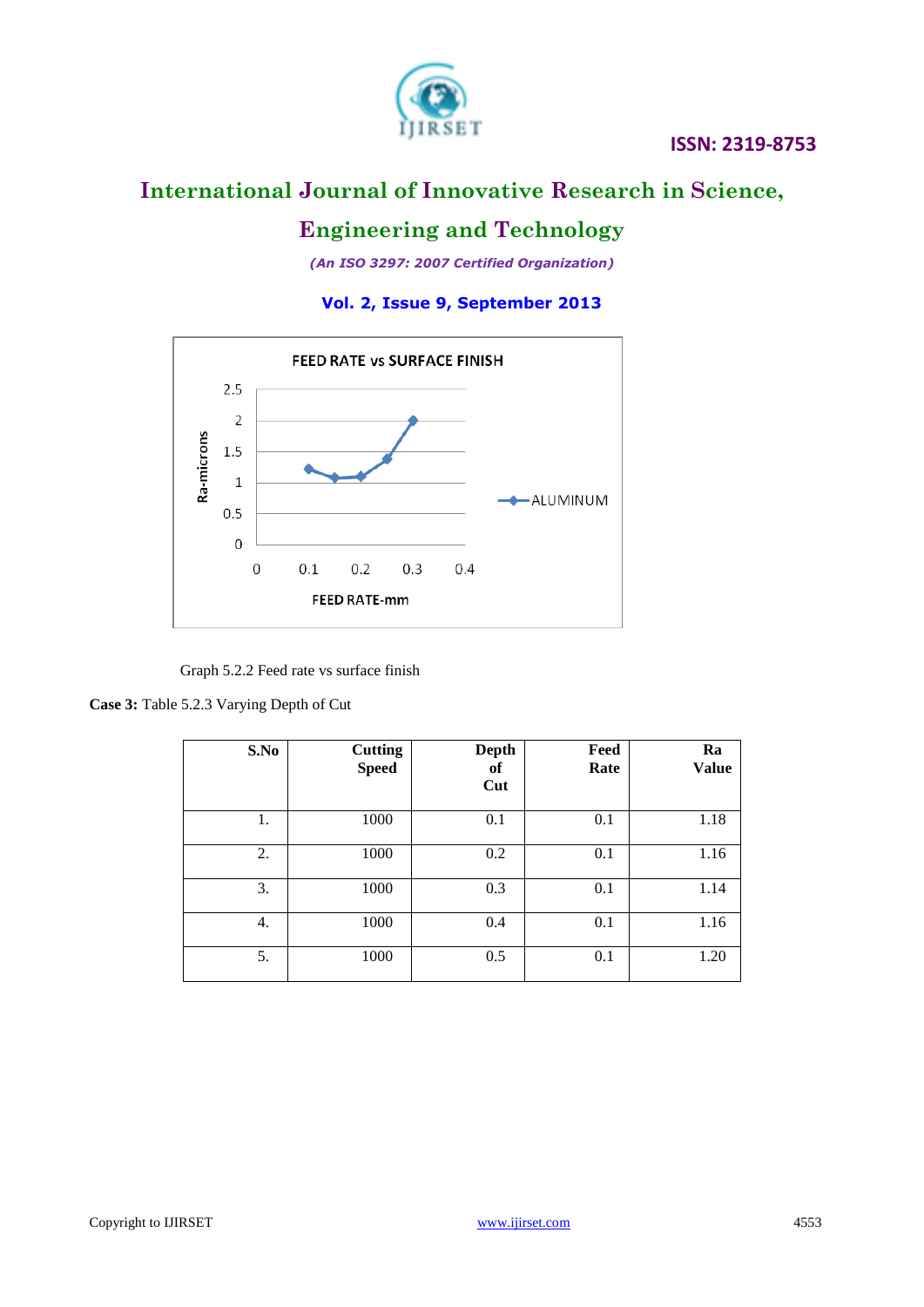

## **International Journal of Innovative Research in Science,**

# **Engineering and Technology**

*(An ISO 3297: 2007 Certified Organization)*

## **Vol. 2, Issue 9, September 2013**





### III. CONCLUSION

- Thus in our project, we have performed a detailed experiment process of the cutting parameters influencing the surface roughness on a metal after CNC Turning.
- In our work process we have identified the values of the optimum cutting parameters to get the minimum Surface roughness.
- We have experimented with various combinations of the three cutting parameters i.e. Spindle Speed, Depth of Cut and Feed Rate.
- We have arrived on a conclusion that the minimum surface roughness in stainless steel is obtained when the Spindle speed is (1200 rpm approx.), Depth of cut and Feed Rate are minimum (i.e 0.2 mm and 0.15 mm respectively).
- In case of aluminum the minimum surface is obtained when the spindle speed is (800 rpm approx), Depth of cut and Feed Rate are minimum (i.e 0.3 mm and 0.15 respectively).

Note: As the surface roughness increases the surface finish decreases.

### **REFERENCES**

- 1) Indrajith Mukharji,Pradip Kumar Ray(2006) 'A review of optimisation techniques in metal cutting process'Computers and Industrial engg.50,15- 34.
- 2) G.Boothroyd,'Fundamentals of machining and machine tools' 1sted,Scrapta Book Company'.
- 3) W. E. Biles, James J. Swain, "Optimization and industrial experimentation", 1980, John Wiley & sons, New York.
- 4) Muammer Nalbant, Hasan Gokkaya, and Ihsan Toktas¸2007. Comparison of Regression and Artificial Neural Network Models for Surface Roughness Prediction with the Cutting Parameters in CNC Turning. *Modelling and Simulation in Engineering*. pp. 1- 14, doi:10.1155/2007/92717.
- 5) Oktem. H., Erzurumlu. T., Kurtaran. H., 2005. Application of response surface methodology in the optimization of cutting conditions for surface roughness. *J. Mater. Process. Technol*. Vol.170, pp. 11–16
- 6) Abouelatta. O.B. and Madi. J" Surface roughness prediction based on cutting parameters and tool vibration in turning operations", Journal of Materials Processing Technology, 118, 2001, pp.269-277.